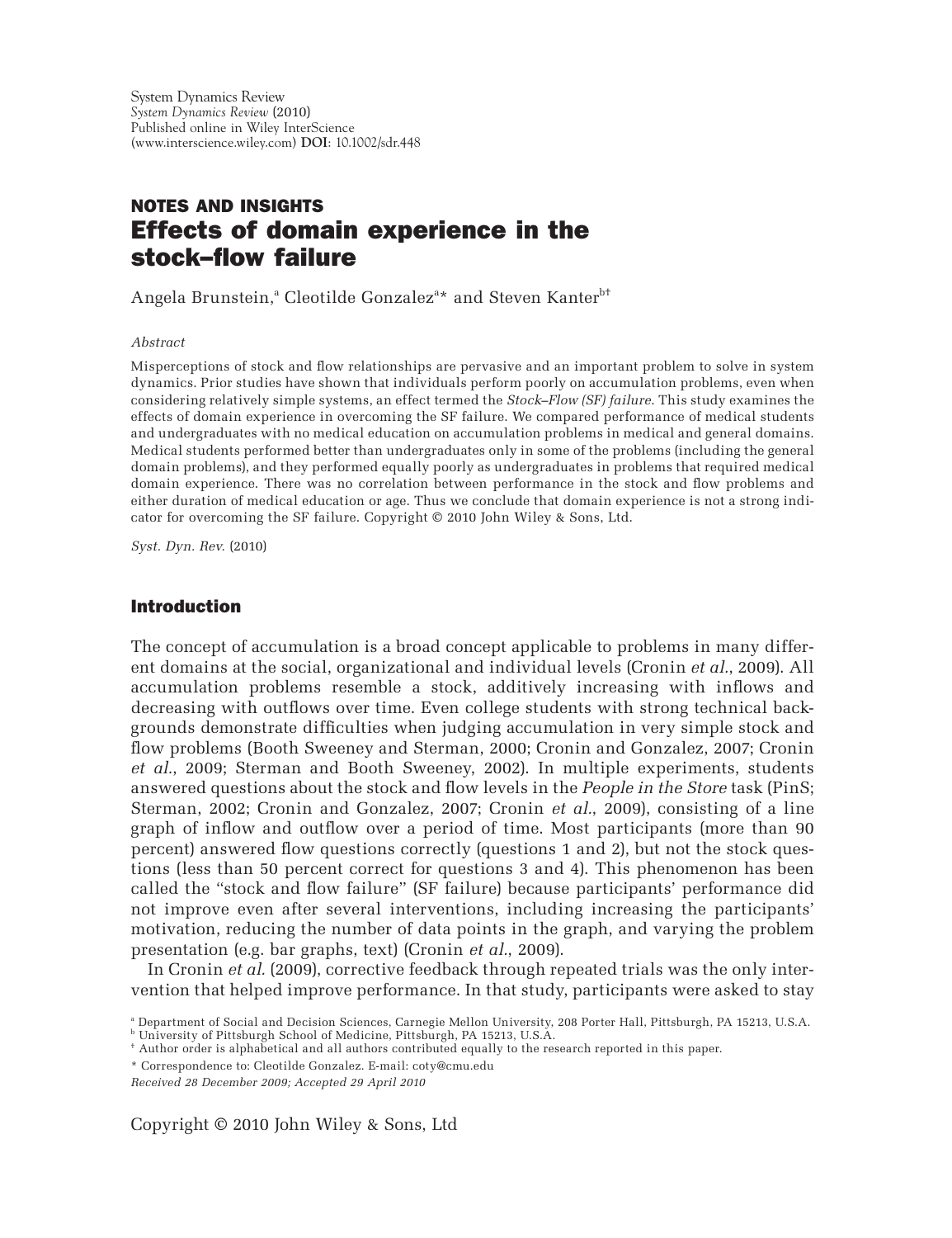in a room until they had answered the questions correctly or until one hour had passed, whichever came first. In each attempt, participants were told whether their answers were right or wrong. Participants' performance on the stock questions improved from 20 to 83 percent correct from the first to the ninth attempt. Although the difference in success rates of the stocks and flow questions was not statistically significant (Cronin *et al.*, 2009), the improvement is an indication that experience might help in solving these accumulation problems.

Our general goal was to determine the effects of domain experience in overcoming the SF failure. In this study, we investigated the effect of medical education for overcoming the SF failure in the medical domain. In medicine there are a number of situations that require physicians to judge the accumulation of a system in order to make decisions and keep the system in balance over time. For example, maintenance of fluid balance in a patient who is unable to take food or fluid by mouth involves monitoring the accumulation of fluids in the body over time by balancing inflows and outflows (see Figure 1 for an example of an isomorph of the PinS task in a medical context). The study of *domain* experience is a common approach to understanding expertise (Chi, 2006; Ericsson *et al.*, 1993), and there is an implicit assumption in the literature that those individuals who have greater experience in the domain may use more powerful heuristics that are relevant in the domain and that novices are not aware of (Chi, 2006). Since accumulation problems are very common in patient care we investigate the performance of medical students on medical and general accumulation problems, and compare their performance to that of a population of undergraduate students with no medical experience. If domain experience is a source of error in the SF problem, then:

H1: the performance of medical students would be better in problems in the medical domain when compared to undergraduates with no medical education.

#### Methods

#### *Participants*

180 students at a school of medicine in the North East (age: *M* = 26 years, SD = 3.0; 99 male and 81 female; duration of medical education:  $M = 1.5$  years,  $SD = 1.15$ ) and 180 students (hereafter called undergraduates) from another non-medical school in the same city (age:  $M = 23$  years,  $SD = 4.6$ ; 112 male and 68 female) participated in this study. The undergraduates indicated several major areas of study, including Business Administration  $(N = 42)$ , Engineering  $(N = 24)$ , Finance  $(N = 17)$  Computer Science  $(N = 11)$ , Economics (*N* = 11), Information Systems (*N* = 13), Business (*N* = 8), Music (*N* = 8), Mathematics  $(N=7)$ , Biology  $(N=6)$ , History  $(N=4)$ , Creative Writing  $(N=3)$ , other humanities  $(N=5)$ 8), and others (*N* = 18).

#### Stocks and flows task

The task structure was adapted from the PinS task (e.g., Cronin *et al.*, 2009) into four medical and two generic versions of the same problem. Figure 1 shows the Fluids version (medical).

The medical versions of the PinS problem included *body fluids* resulting from IV fluids and urination (see Figure 1), *amount of bone tissue* resulting from osteoblast and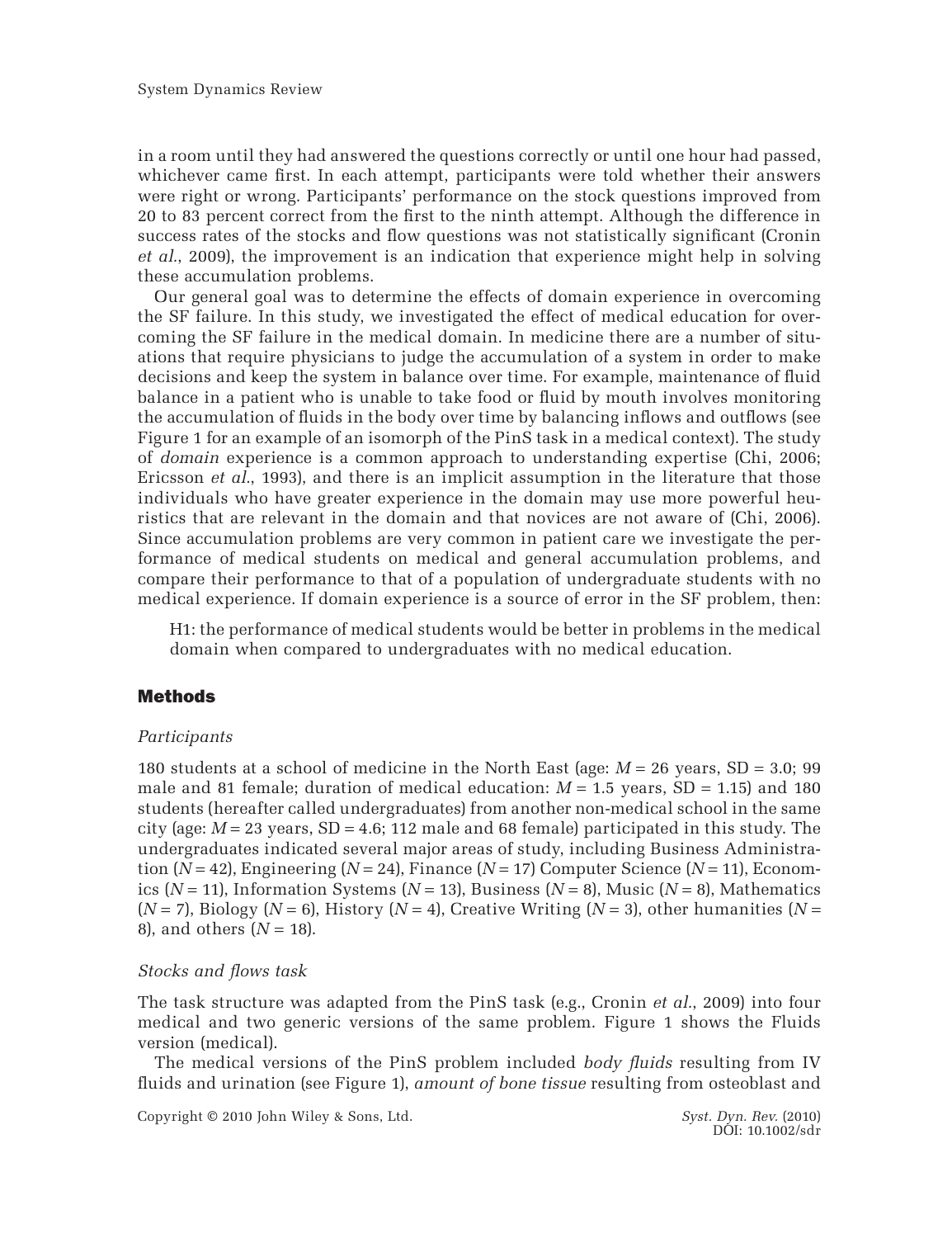# **Fluids**

The intake and output of fluids are often monitored, especially in a situation where a patient is unable to take fluids by mouth. The graph below shows the amount of intravenous fluid administered to a patient and the same patient's urine output over a 30 hour period. Assuming these are the only two factors affecting the amount of fluid in the body, please answer the following questions:



Fig. 1. An example of the Stocks and Flows Task for version 1 (fluids) as a medical version

osteoclast activity, *blood glucose level* resulting from glucagon and insulin production, and *temperature* resulting from attempts to stay warm and to cool down. For generic versions, we chose *weight* resulting from consumed and expended energy, and *PinS* resulting from people entering and leaving a store.

Versions differed in cover stories and labels, but had identical copies of the diagram. The correct responses for the flow questions are time points 4 and 21. To answer question 3 correctly, participants had to understand that the stock rises from time point 0

Copyright © 2010 John Wiley & Sons, Ltd. *Syst. Dyn. Rev.* (2010)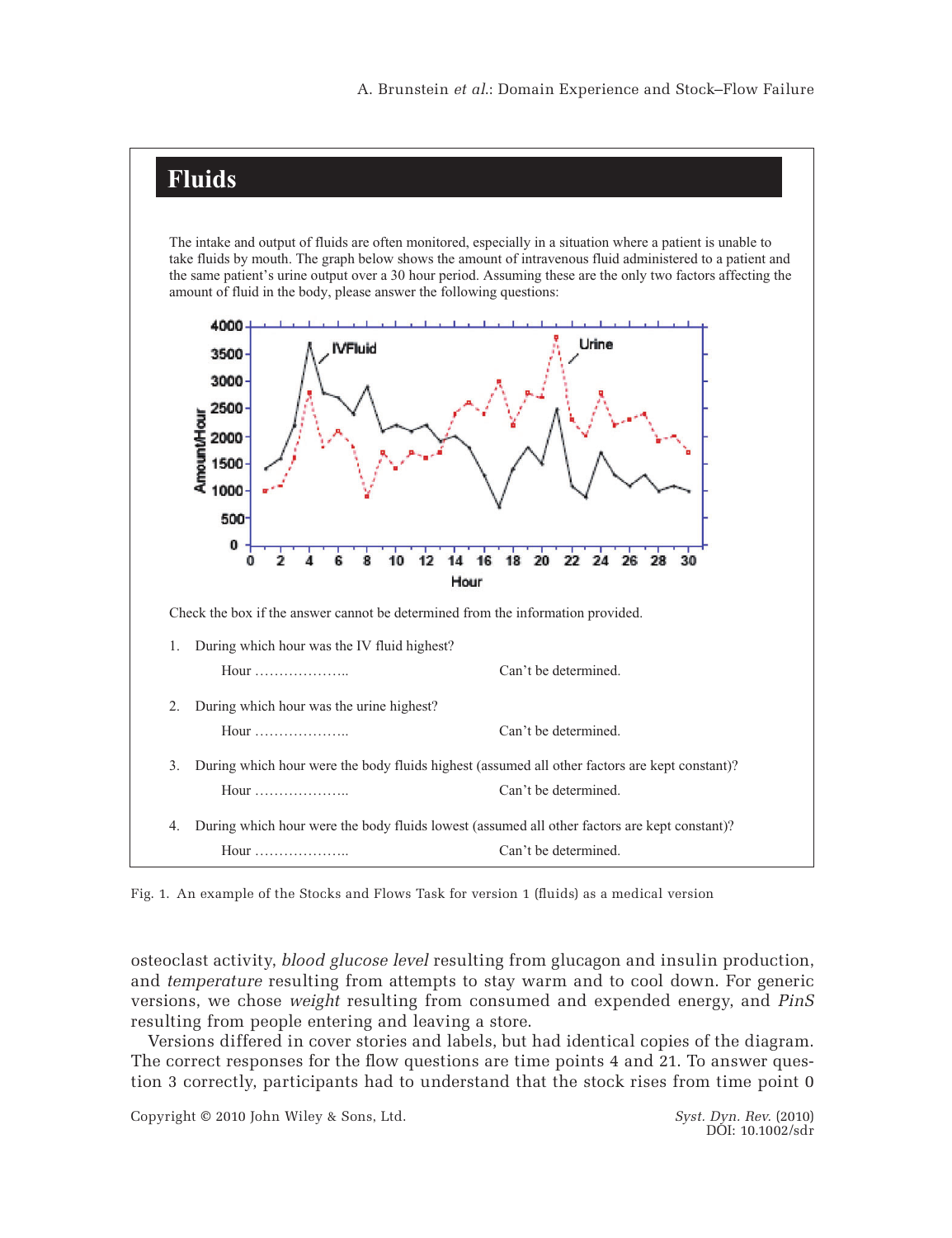to 13 and falls thereafter, and thus the highest point of the stock is 13. To answer question 4 correctly, participants had to perceive that the area between the inflow and outflow is less from time point 0 to 13 than thereafter. Therefore, the stock is lowest at time point 30. Responses were coded as correct if they were between +1 and −1 time periods away from the correct answer.

#### *Procedure*

Participants gave informed consent, provided demographic information, and answered four questions for one task version. For the medical students, the study was conducted from 17 July 2008 to 18 December 2008, without compensation, using an email invitation and SurveyMonkey (http://www.surveymonkey.com). The email invitation reached all the medical students in the school, and this allowed us to obtain a high number of responders. For undergraduates, the study was conducted in September 2008 in the Student Center of the university, using paper and pencil and a candy bar as compensation. We excluded data from medical students who took more than 20 minutes to answer in the online survey. Each student included in this study (online and on paper) took an average of 5 minutes  $(SD = 8)$  to complete the task.

#### Results

Table 1 shows that, overall, medical students and undergraduates answered equally well to flow questions 1 and 2. In stock questions 3 and 4 all students answered poorly, but medical students responded more accurately than undergraduates overall. Although a general support of our hypothesis, this result varied considerably depending on the particular problem.

Chi-square analyses on proportion of correct responses for each of the two populations (see Table 1) revealed no significant differences between student populations for questions 1 and 2 (but see question 2 in version 6, PinS). For question 3, the correct responses for medical students ranged from 6.5 to 65.5 percent  $(M = 29.4$  percent, SD = 25.1) and for undergraduates from 3.0 to 26.7 percent  $(M = 12.8$  percent, SD = 12.9). Medical students performed significantly better than undergraduates on problems 1, 5, and 6. On question 4, the range of correct responses for medical students was 0–58.6 percent  $(M = 22.7 \text{ percent}, SD = 23.5)$ , and 0–26.7 percent  $(M = 13.9 \text{ percent}, SD = 10.6)$ for undergraduates. Medical students performed significantly better than undergraduates on problem 6.

Some deeper analyses of the erroneous responses suggested evidence of the correlation heuristic as in Cronin *et al.* (2009). For question 3, 34 percent of the medical students (61 out of 180) responded with the time in which the net inflow was maximum (where the gap between the inflow and outflow is largest;  $t = 8$ ), 16 percent (29 out of 180) responded with the time in which the outflow is maximum  $(t = 21)$ ; and 9 percent (17 out of 180) indicated that the answer "cannot be determined". For question 4, 34 percent of the medical students (62 out of 180) responded with the time in which the net outflow is maximum  $(t = 17)$ ; 16 percent (29 out of 180) responded with the time in which the inflow is maximum  $(t = 4; N = 55)$ ; and 14 percent (25 out of 180) responded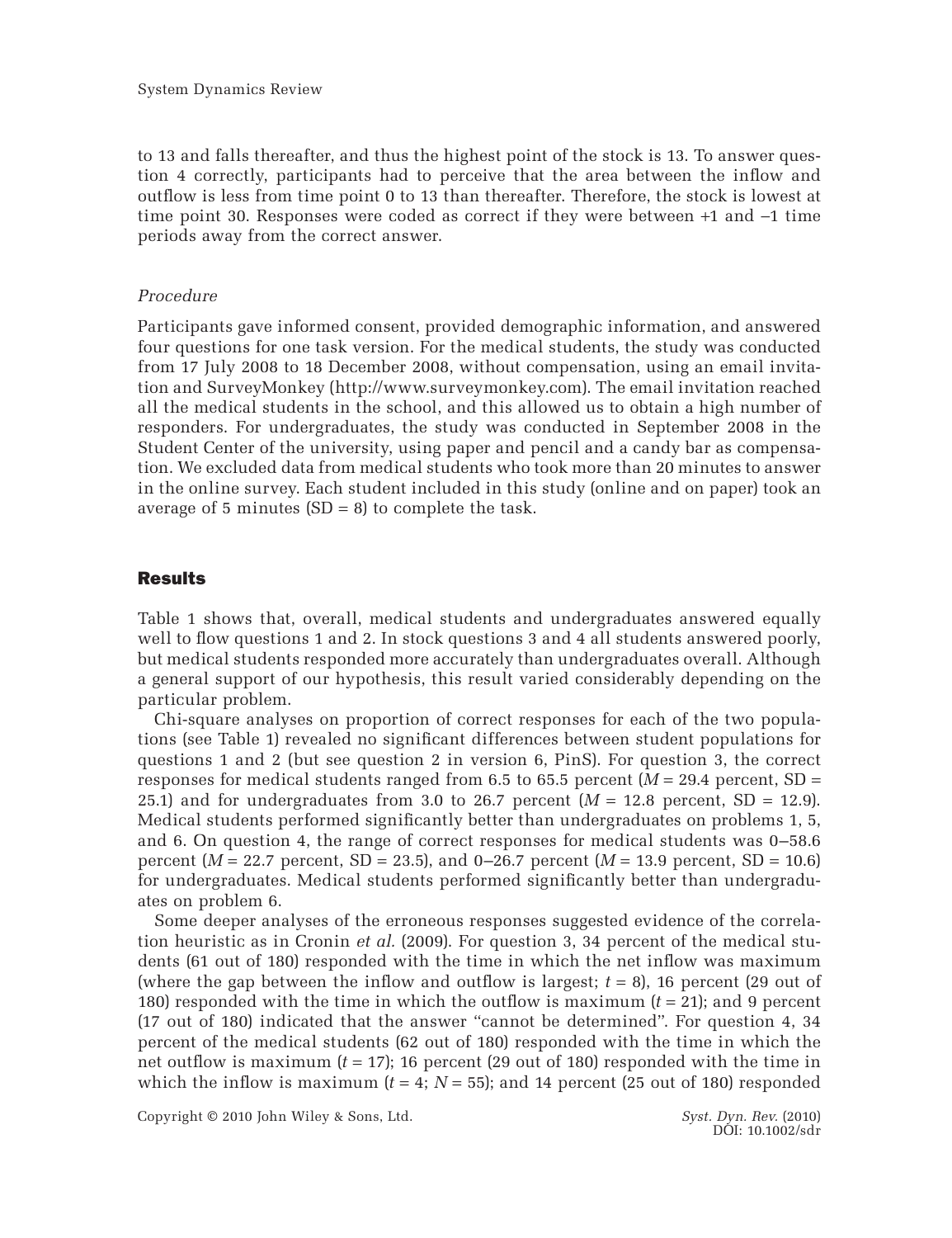| The $\chi^2$ test comparing both populations had 1 degree of freedom for all analyses. In the case of expected frequencies below 5, Fischer's exact test<br>was performed |                 |                 |                                        |                                           |                            |                |                                        |                                                      |                                                                     |                                                                                                                                                                                                                                                                                                                                                                                                                                                                                                                                                |                                                    |                                                                                                                                                                                                                                                                                                                                                                                       |                                                       |                                                                                            |                                                    |                                       |                                                           |
|---------------------------------------------------------------------------------------------------------------------------------------------------------------------------|-----------------|-----------------|----------------------------------------|-------------------------------------------|----------------------------|----------------|----------------------------------------|------------------------------------------------------|---------------------------------------------------------------------|------------------------------------------------------------------------------------------------------------------------------------------------------------------------------------------------------------------------------------------------------------------------------------------------------------------------------------------------------------------------------------------------------------------------------------------------------------------------------------------------------------------------------------------------|----------------------------------------------------|---------------------------------------------------------------------------------------------------------------------------------------------------------------------------------------------------------------------------------------------------------------------------------------------------------------------------------------------------------------------------------------|-------------------------------------------------------|--------------------------------------------------------------------------------------------|----------------------------------------------------|---------------------------------------|-----------------------------------------------------------|
|                                                                                                                                                                           |                 |                 |                                        | Q1: Maximum inflow?                       |                            |                |                                        |                                                      | Q2: Maximum outflow?                                                |                                                                                                                                                                                                                                                                                                                                                                                                                                                                                                                                                |                                                    | Q3: Maximum stock?                                                                                                                                                                                                                                                                                                                                                                    |                                                       |                                                                                            | Q4: Minimum stock?                                 |                                       |                                                           |
| $N(M)$ $N(D)$                                                                                                                                                             |                 |                 | $\geq$                                 |                                           | $\chi^2$                   | $\overline{P}$ |                                        |                                                      | M U $\chi^2$                                                        |                                                                                                                                                                                                                                                                                                                                                                                                                                                                                                                                                |                                                    | M U $\chi^2$                                                                                                                                                                                                                                                                                                                                                                          |                                                       |                                                                                            | M $U \nightharpoonup \mathcal{X}^2$                |                                       |                                                           |
| (fluids)                                                                                                                                                                  |                 |                 |                                        |                                           |                            | n.s.           |                                        |                                                      |                                                                     |                                                                                                                                                                                                                                                                                                                                                                                                                                                                                                                                                |                                                    | 3.3                                                                                                                                                                                                                                                                                                                                                                                   |                                                       |                                                                                            |                                                    |                                       | n.s.                                                      |
| (bone)                                                                                                                                                                    | 28              | 30              |                                        |                                           |                            |                |                                        |                                                      |                                                                     |                                                                                                                                                                                                                                                                                                                                                                                                                                                                                                                                                | $33.3$<br>$14.2$<br>$6.5$                          | $\begin{array}{c} 13.3 \\ 0.0 \end{array}$                                                                                                                                                                                                                                                                                                                                            |                                                       |                                                                                            | $\begin{array}{c} 13.3 \\ 16.7 \\ 0.0 \end{array}$ | $1.67$<br>$1.28$                      | n.s.                                                      |
| (glucose)                                                                                                                                                                 | $\overline{31}$ | $30\,$          | 56.7<br>96.3<br>96.9 96.9<br>96.9 96.9 | 7<br>86.7<br>86.7<br>96.7<br>96.7<br>96.8 | $0.38$<br>$1.31$<br>$4.21$ |                | 96.7<br>96.3<br>90.000<br>96.9<br>96.7 | 7. 8. 8. 7. 7. 8. 8.<br>மக்கி மக்கி<br>சிலை சிலை சில | $0.29$<br>$0.29$<br>$0.140$<br>$0.21$<br>$0.21$<br>$0.21$<br>$0.21$ | $\begin{array}{ccccccccc}\n\dot{\mathbf{s}} & \dot{\mathbf{s}} & \dot{\mathbf{s}} & \dot{\mathbf{s}} & \dot{\mathbf{s}} & \dot{\mathbf{s}} & \dot{\mathbf{s}} & \dot{\mathbf{s}} & \dot{\mathbf{s}} & \dot{\mathbf{s}} & \dot{\mathbf{s}} & \dot{\mathbf{s}} & \dot{\mathbf{s}} & \dot{\mathbf{s}} & \dot{\mathbf{s}} & \dot{\mathbf{s}} & \dot{\mathbf{s}} & \dot{\mathbf{s}} & \dot{\mathbf{s}} & \dot{\mathbf{s}} & \dot{\mathbf{s}} & \dot{\mathbf{s}} & \dot{\mathbf{s}} & \dot{\mathbf{s}} & \dot{\mathbf{s}} & \dot{\mathbf{s}} & \dot$ |                                                    |                                                                                                                                                                                                                                                                                                                                                                                       | 7.68<br>0.01<br>0.32<br>0.35<br>0.17<br>0.17<br>14.45 | $\begin{array}{c} 0.01 \\ \text{m.s.} \\ \text{n.s.} \\ 0.05 \\ 0.01 \\ 0.001 \end{array}$ |                                                    |                                       | $\overline{\phantom{a}}$                                  |
| temp.)                                                                                                                                                                    | 30              | 30              |                                        |                                           |                            |                |                                        |                                                      |                                                                     |                                                                                                                                                                                                                                                                                                                                                                                                                                                                                                                                                |                                                    |                                                                                                                                                                                                                                                                                                                                                                                       |                                                       |                                                                                            |                                                    |                                       |                                                           |
| (weight                                                                                                                                                                   | 32              | $\overline{30}$ |                                        |                                           |                            |                |                                        |                                                      |                                                                     |                                                                                                                                                                                                                                                                                                                                                                                                                                                                                                                                                | $6.7$<br>$6.9$<br>$6.9$<br>$6.9$<br>$6.9$<br>$2.9$ | $\begin{array}{c} 3 \\ 3 \\ 0 \\ 2 \\ 6 \\ 1 \\ 2 \\ 6 \\ 7 \\ 8 \\ 9 \\ 1 \\ 9 \\ 1 \\ 9 \\ 1 \\ 9 \\ 1 \\ 1 \\ 1 \\ 1 \\ 2 \\ 3 \\ 4 \\ 5 \\ 6 \\ 7 \\ 9 \\ 1 \\ 2 \\ 4 \\ 5 \\ 9 \\ 1 \\ 2 \\ 4 \\ 5 \\ 9 \\ 1 \\ 2 \\ 4 \\ 5 \\ 9 \\ 1 \\ 2 \\ 4 \\ 5 \\ 4 \\ 5 \\ 6 \\ 7 \\ 9 \\ 1 \\ 2 \\ 4 \\ 5 \\ 4 \\ 5 \\ 6 \\ 7 \\ 8 \\ 9 \\ 1 \\ 9 \\ 1 \\ 9 \\ 1 \\ 1 \\ 1 \\ 1 \\ 1 \\$ |                                                       |                                                                                            | 333<br>2357<br>259                                 | $0.00$<br>$2.17$<br>$6.175$<br>$4.75$ | $\begin{array}{c} 1.3 \\ 1.3 \\ 0.01 \\ 0.05 \end{array}$ |
| (people)                                                                                                                                                                  | 29              |                 |                                        |                                           |                            |                |                                        |                                                      |                                                                     | $\begin{array}{c} 0.5 \\ 0.3 \\ \text{n.s.} \end{array}$                                                                                                                                                                                                                                                                                                                                                                                                                                                                                       |                                                    |                                                                                                                                                                                                                                                                                                                                                                                       |                                                       |                                                                                            |                                                    |                                       |                                                           |
|                                                                                                                                                                           | $^{180}$        | $^{80}$         |                                        |                                           |                            |                |                                        |                                                      |                                                                     |                                                                                                                                                                                                                                                                                                                                                                                                                                                                                                                                                |                                                    |                                                                                                                                                                                                                                                                                                                                                                                       |                                                       |                                                                                            |                                                    |                                       |                                                           |
|                                                                                                                                                                           |                 |                 |                                        |                                           |                            |                |                                        |                                                      |                                                                     |                                                                                                                                                                                                                                                                                                                                                                                                                                                                                                                                                |                                                    |                                                                                                                                                                                                                                                                                                                                                                                       |                                                       |                                                                                            |                                                    |                                       |                                                           |

Table 1. Percentage of correct responses for the four questions for each of the six problems for both medical students (M) and undergraduates (U).

Table 1. Percentage of correct responses for the four questions for each of the six problems for both medical students (M) and undergraduates (U).

Copyright © 2010 John Wiley & Sons, Ltd.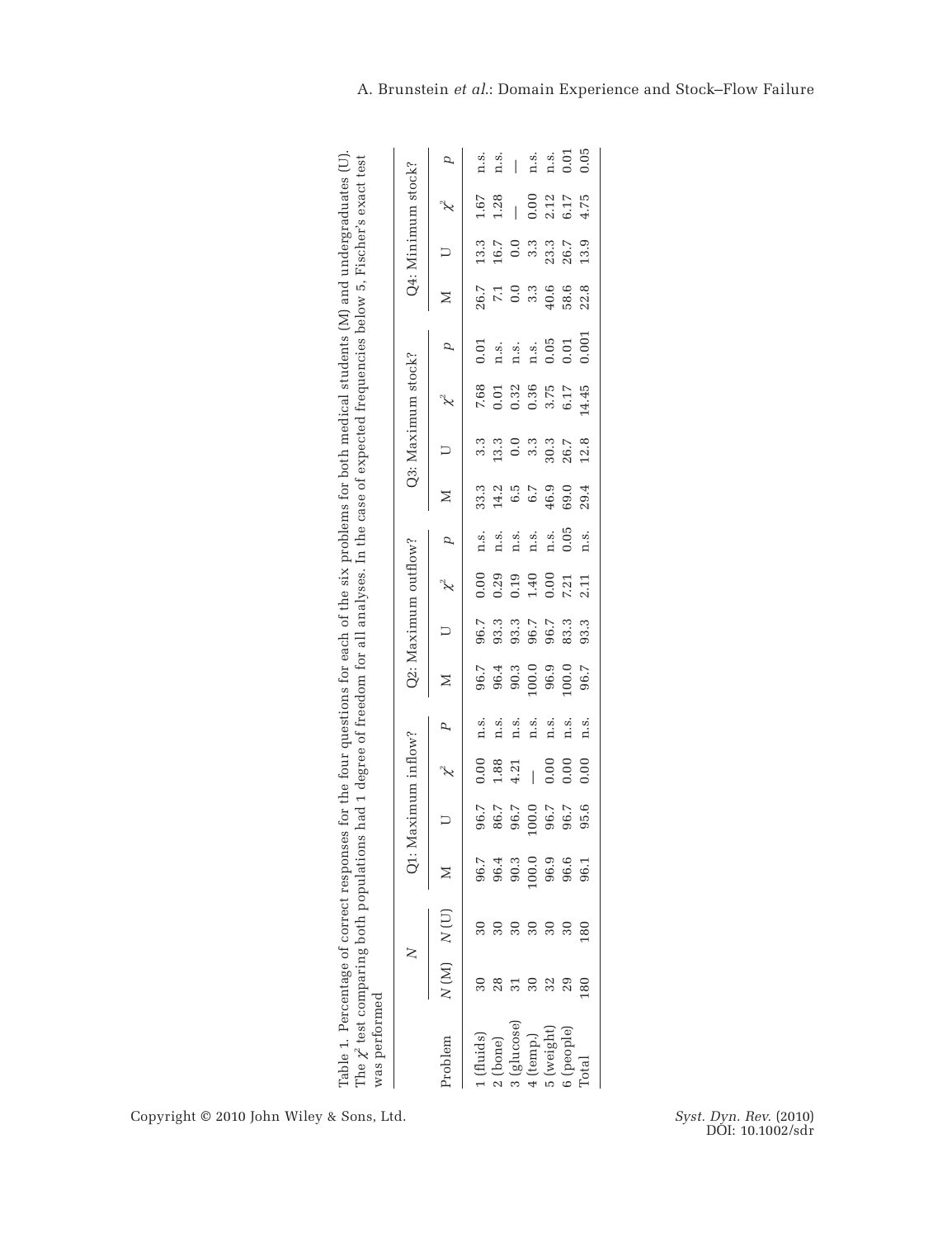with "cannot be determined". A similar but larger proportion of errors was found for undergraduates.

Point biserial correlation coefficients (Michael *et al.*, 1952) between correct performance for stock questions and duration of medical education and age revealed that correct performance was associated neither with duration of medical education, for question 3,  $r_{\rm pb} = 0.06$ ,  $p = 0.22$ , for question 4,  $r_{\rm pb} = 0.02$ ,  $p = 0.39$ , beyond their advantage compared to undergraduates, nor with age over all participants, for question 3,  $r_{\text{ub}} =$ 0.03,  $p = 0.59$ , for question 4,  $r_{\rm pb} = 0.04$ ,  $p = 0.49$ .

### **Discussion**

The benefits of medical education in medical accumulation problems are supported by expertise research indicating that domain experience results in the use of relevant problem-solving strategies (Chi *et al.*, 1981; Chi, 2006). The overall advantage of domain experience when comparing medical and non-medical students is important, given that a considerable number of manipulations have been attempted with no success in improving responses to stock questions (Booth Sweeney and Sterman, 2000; Cronin and Gonzalez, 2007; Cronin *et al.*, 2009; Sterman and Booth Sweeney, 2002). However, despite the significant overall result, the advantage of domain experience comes from only a few of the problems, particularly the more generic problems (those in which medical students need to rely less on their medical domain experience). For example, it is surprising that medical students were no better than undergraduates in bone, glucose, and temperature problems, and even in the best of the cases, as in the fluid problem, in patient management one could not afford an optimistic 33.3 percent accuracy.

Error analysis indicates the use of an intuitive but erroneous heuristic termed the "correlation heuristic" (see Cronin *et al.*, 2009). Although to a less degree than undergraduates, medical students often ignore accumulation and make judgments based on differences in one point in time. As demonstrated by the correlation analyses, correct performance on stock questions does not relate to the duration of medical education or age.

Since accumulation problems are common in medical practice, the findings reported here have important implications for medical education, to reduce medical error, and to design systems that support physicians decisions. These results are a first hint at the role of medical education in solving stock and flow problems and they highlight the need to teach the concepts of accumulation in medical school.

In summary, our results indicate that domain experience is not a strong indicator for overcoming the SF failure. Several follow-up studies are needed in order to test the robustness of this result. First, given that the medical students used in this research had limited experience in the medical field (our sample showed a mean of 1.5 years of medical education), it is possible that medical students were not, after all, much different from undergraduates. It would be interesting to test participants who vary more widely on medical experience. Second, given the different methods used for the two main groups of concern (medical students were tested online while undergraduates were tested on paper), it would be important to replicate these results in a study where exactly the same methods are used for the different groups. Third, the replication of

Copyright © 2010 John Wiley & Sons, Ltd. *Syst. Dyn. Rev.* (2010)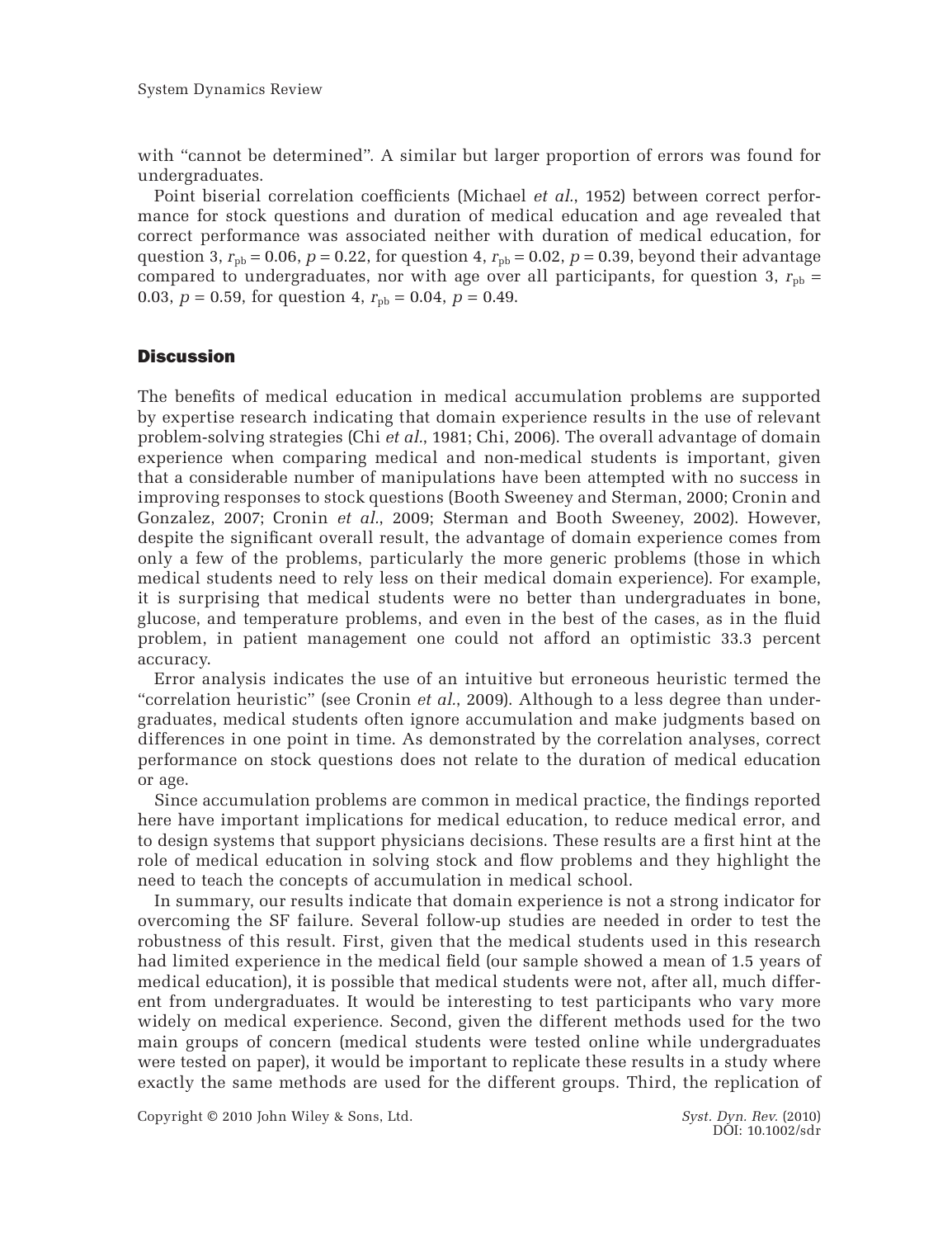this study in other domains of knowledge would also help in investigating the robustness of these findings.

#### Acknowledgements

This research was partially supported by the National Science Foundation (Human and Social Dynamics: Decision, Risk, and Uncertainty, Award No. 0624228) award to Cleotilde Gonzalez. We want to thank members of the Dynamic Decision Making Laboratory, Varun Dutt for the implementation of the problems on surveymonkey.com, and Hau-yu Wong for her editorial review of this paper. We also thank Eliza Beth Littleton from the School of Medicine at the University of Pittsburgh for her helpful comments in previous versions of this manuscript. An earlier version of this work was reported at the System Dynamics Meeting by Gonzalez, Brunstein, and Kanter (2009).

#### **Biographies**

Angela Brunstein, Ph.D., is a Post-Doctoral Teaching Fellow at the Qatar campus of Carnegie Mellon University. Before her current position she was a post-doctoral fellow at the Dynamic Decision Making Laboratory. She has conducted extensive research in complex problem solving and learning. Her areas of expertise include e-learning. Dr. Brunstein teaches introduction to psychology and cognitive psychology.

Cleotilde (Coty) González, Ph.D., is an Associate Research Professor at the Department of Social and Decision Sciences at Carnegie Mellon University in Pittsburgh, PA. She is the founding director of the Dynamic Decision Making Laboratory where researchers conduct behavioral studies on dynamic decision making using Decision Making Games, and create technologies and cognitive computational models to support decision making and training. Her research work focuses on the study of human decision making in dynamic and complex environments.

Steven L. Kanter, MD, serves as the Vice Dean of the University of Pittsburgh School of Medicine (UPSOM). Dr. Kanter draws from a diverse background of experience that includes clinical medicine, medical informatics, medical education, scholarly publishing, and medical school administration. He has been a driving force in curricular renewal at UPSOM, has played a key role in reformulating guidelines for promotion of faculty, and has established a system of "promotion pathways" at UPSOM which provides an explicit framework for career development.

#### **References**

Booth Sweeney L, Sterman JD. 2000. Bathtub dynamics: initial results of a system thinking inventory. *System Dynamics Review* **16**(4): 249–286.

- Chi MTH. 2006. Two approaches to the study of experts' characteristics. In *The Cambridge Handbook of Expertise and Expert Performance*, Ericsson KA, Charness N, Feltovich PJ, Hoffman RR (eds). Cambridge University Press: New York; 21–30.
- Chi MTH, Feltovich P, Glaser R. 1981. Categorization and representation of physics problems by experts and novices. *Cognitive Science* **5**: 121–152.
- Cronin M, Gonzalez C. 2007. Understanding the building blocks of system dynamics. *System Dynamics Review* **23**(1): 1–17.

Copyright © 2010 John Wiley & Sons, Ltd. *Syst. Dyn. Rev.* (2010)